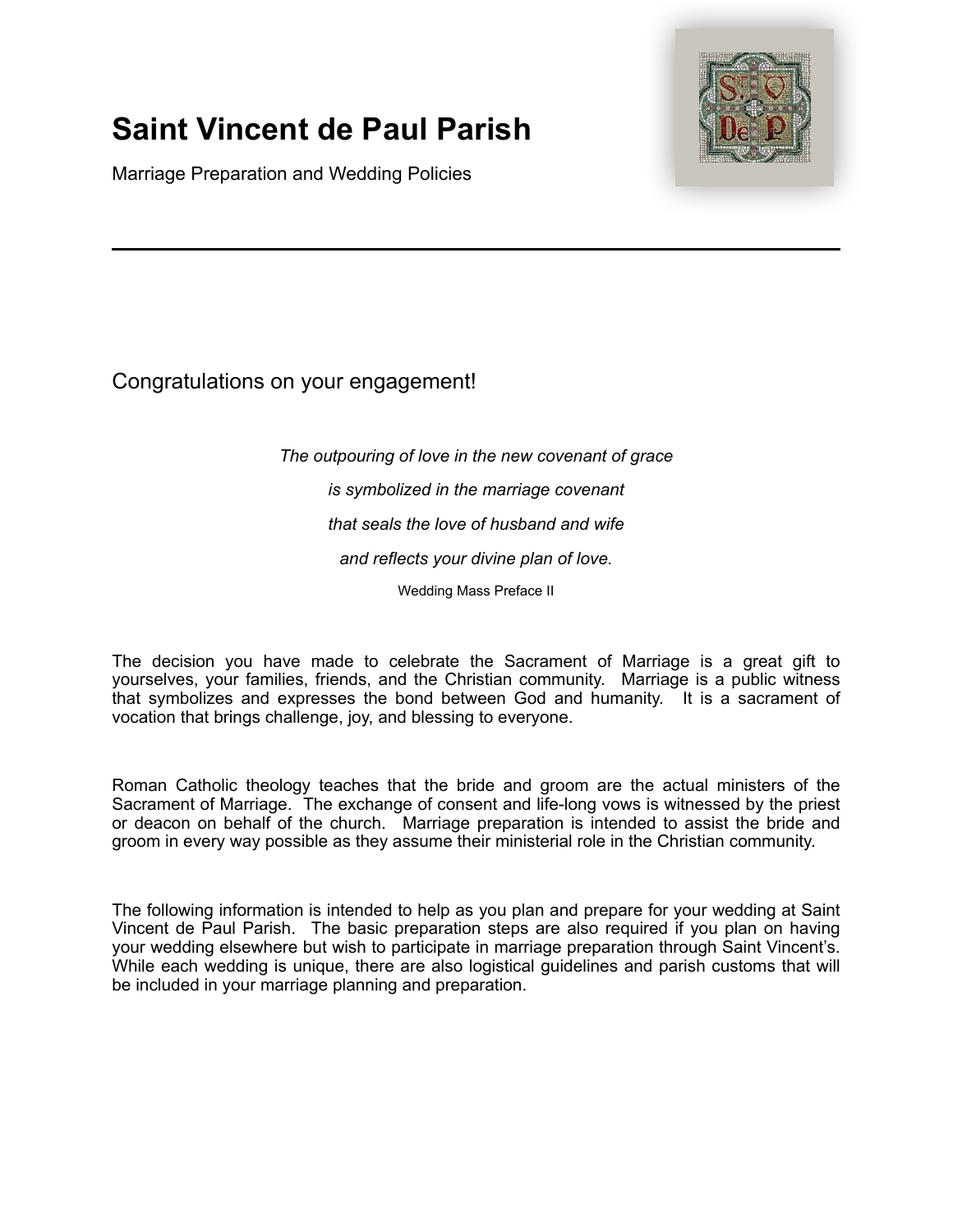## Who Can Be Married at Saint Vincent's?

- ❖ Saint Vincent's requires that the bride, the groom, or both, be registered parishioners for four months prior to contacting the Parish Office to discuss wedding dates and preparation.
- ❖ Saint Vincent's also welcomes DePaul University faculty, staff, students, and alumni weddings provided either the bride, groom, or both are Roman Catholic and actively engaged in the practice of their faith.
- ❖ Any previous marriages must be resolved by a declaration of nullity before we can discuss marriage at St. Vincent. This applies to Catholics and non-Catholics, as well as marriages performed outside of the Catholic Church.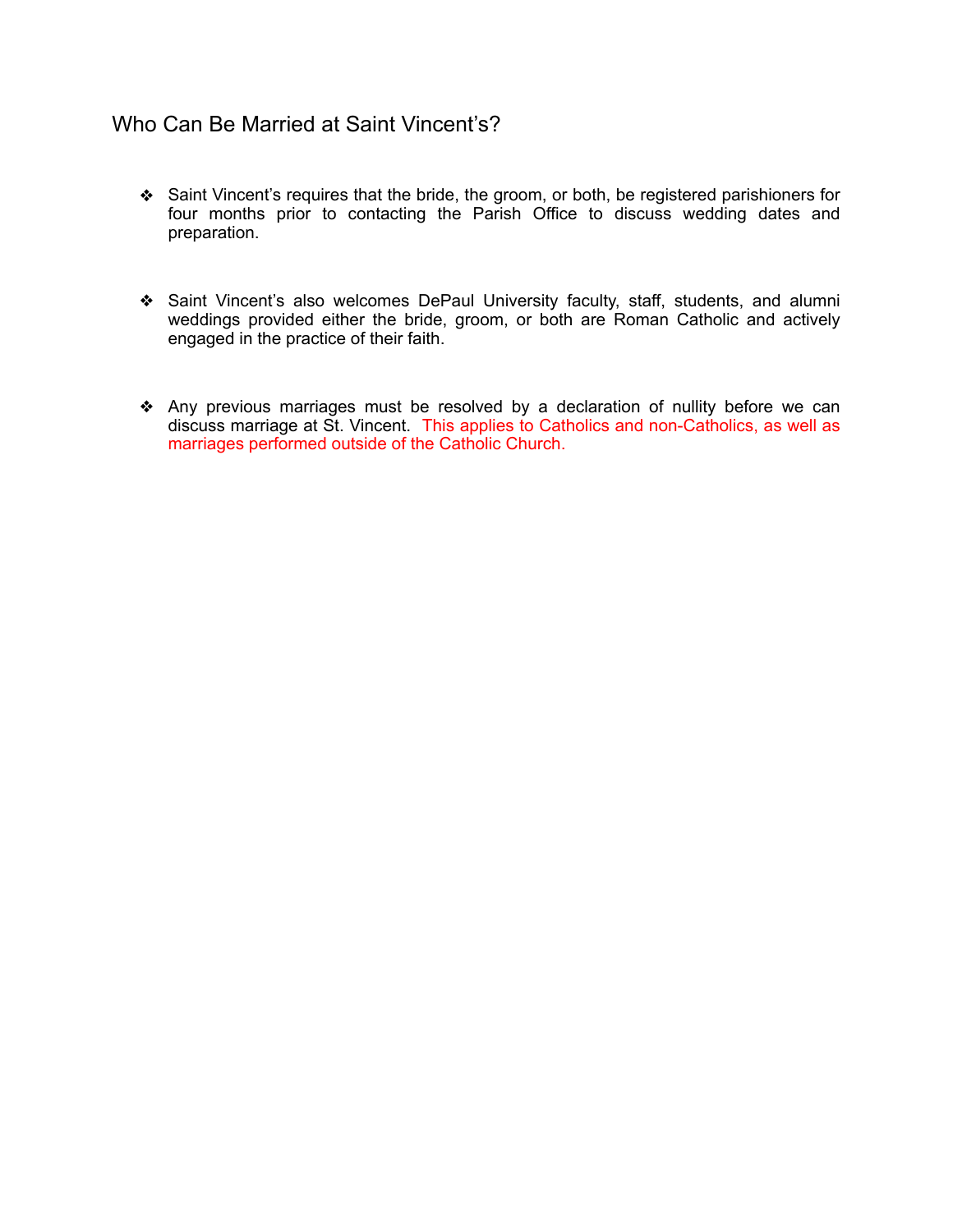## Marriage Preparation Steps

- ❖ The first step is to contact Mary Carter ([mcarte40@depaul.edu](mailto:mcarte40@depaul.edu) or 773-325-8613) at the Office of the Pastor to discuss available wedding dates. We celebrate weddings on Saturdays only at either 1:00 p.m. or 3:00 p.m. as available. Weddings are usually *Saturdays only* at either 1:00 p.m. or 3:00 p.m. as available. scheduled a year to a year and half in advance. Only the Office of the Pastor can confirm your wedding date.
- ❖ You and your fiancé will need to obtain *new, currently dated* copies of your baptismal certificates with notations from the parishes where you were baptized. This is standard practice and the parishes will know what is needed. If one of you is not Catholic but is Christian, please make a copy of the certificate or letter that verifies your Christian baptism. You can have these sent directly to the pastor c/o Saint Vincent de Paul Parish. If either the bride or groom is not Christian or baptized, a dispensation will be required. The priest or deacon arranging your marriage can explain this process.
- ❖ You and your fiancé need to complete a Pre-Cana marriage preparation workshop. This is a one day workshop offered by the Archdiocese of Chicago. All details and registration can be found at <https://pvm.archchicago.org/virtual-precana>
- ❖ The workshops take place at many sites and on a variety of dates so you should find something that works with your schedules. Simply choose the workshop or weekend retreat that works best for you and your schedule. Plan on attending a Pre-Cana session about 6 months before your wedding.
- ❖ Following Pre-Cana, there is an online marriage preparation instrument called the Catholic Couple Checkup that you and your fiancé need to complete. The results are sent to Mary for your wedding file. Mary will send you the link to register for the survey once you send her your certificate of completion for the Pre-Cana workshop. Plan on completing the survey approximately 4 months before your wedding.
- ❖ Saint Vincent's handles all of the music planning for weddings. Robert Beatty is the Director of Music and is very easy to work with. We offer a wide variety of options so you should have no problem planning music that helps enhance your wedding. Fees for musicians are separate from the fee requested by the church. Robert's contact information is: [rbeatty1@depaul.edu](mailto:rbeatty1@depaul.edu)
- ❖ In addition to these steps, you will meet 2-3 times with the priest witnessing your wedding to complete the necessary paperwork, discuss what marriage means in the Catholic tradition, and walk through Saint Vincent's guidelines and the wedding liturgy itself. These meetings generally last approximately 1 hour.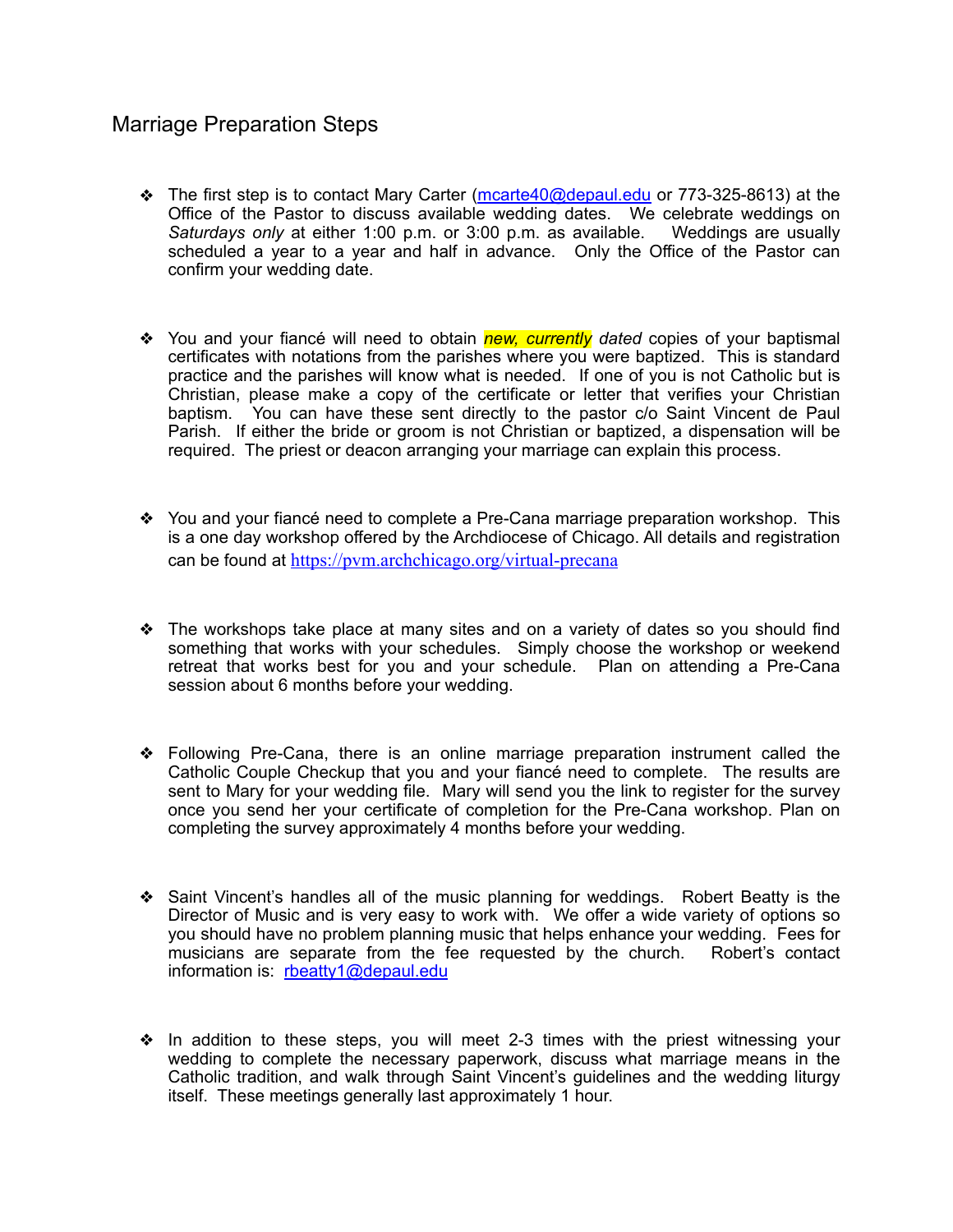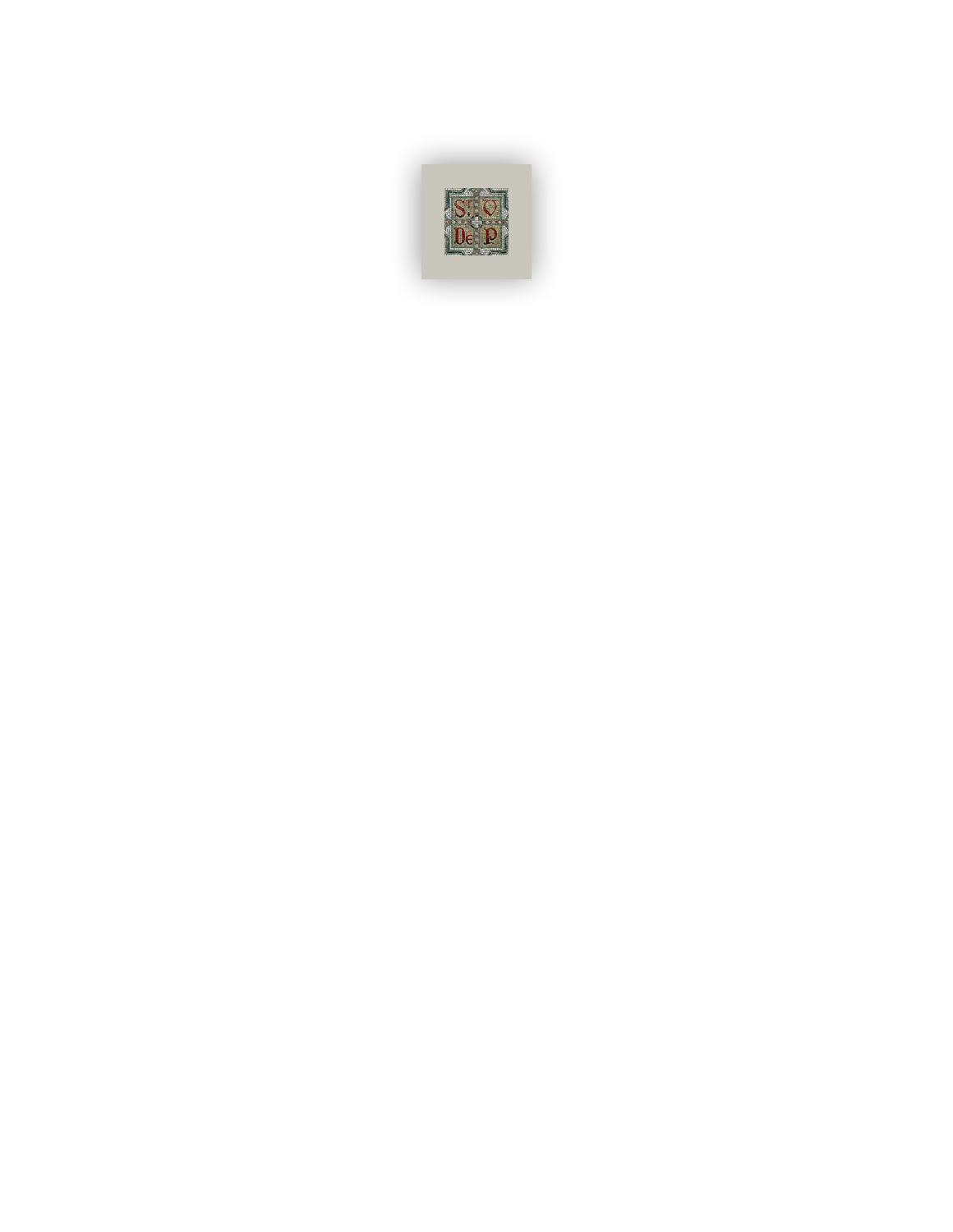## Logistics and Policies

- $\triangle$  Our church is a sacred space and all policies are designed to ensure that we honor it in that way. A marriage is a liturgical celebration and as such all inclusions in a wedding ceremony must appropriately fit the occasion.
- ❖ Your wedding rehearsal will take place on Friday evening before the wedding. For a **1:00 p.m**. wedding, the rehearsal is **5:30 p.m.** the evening before. For a **3:00 p.m.** wedding, the rehearsal is **6:30 p.m.** Please arrive on time and emphasize to your wedding party and families that it is very important to begin on time.
- ❖ Please bring your marriage license and its return envelope to your wedding rehearsal. We also request that you bring checks for the various fees to the second meeting with your priest or deacon. The church fee balance, and musician fees are due before your wedding ceremony. Music fees vary depending on what you select with the Director of Music. Presider's and minister's gifts are completely at your discretion.
- ❖ You are welcome to leave your wedding programs, unity candle, etc., at the church on the night of your rehearsal.
- $\bullet$  If your wedding is scheduled for 1:00 p.m. you may plan on arriving at the church as early as noon. The wedding itself will take approximately 50 minutes. **Please plan on leaving by 2:15 p.m. so that we can prepare for the next wedding.**
- $\bullet$  If your wedding is scheduled for 3:00 p.m. you may plan on arriving at the church at 2:30 p.m. Because there is a wedding at 1:00 p.m. we are not able to invite you to arrive earlier than 2:30 p.m. The wedding itself will take approximately 50 minutes. **Please plan on leaving the church by 4:15 p.m. because we begin the Sacrament of Reconciliation/Confession in the church at that time.**
- ❖ Photographers and videographers are asked to read and sign a contract with guidelines for photography at St. Vincent. It needs to be completed and returned to the Office of the Pastor before the wedding date. Photographers and videographers need to speak to the priest or deacon before the liturgy in order to be clear on where they can and cannot position themselves during the wedding. Your photographer must be completely finished with photographs according to the times mentioned above.
- ❖ We do not allow florists' candelabra, bunting or candle pillars of any kind to be used in the church or to be attached to the pews. Saint Vincent's cannot accommodate aisle runners of any kind.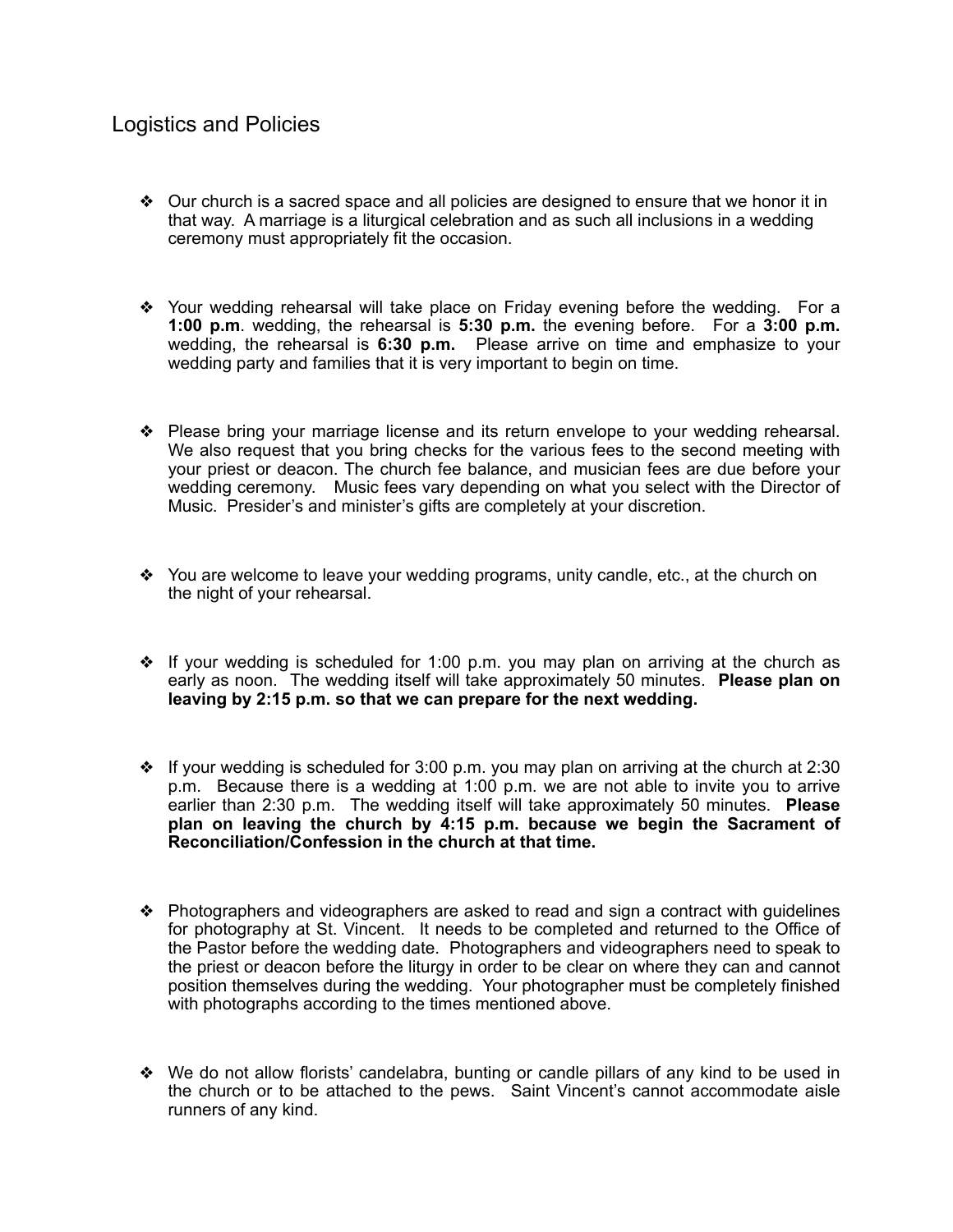- ❖ Flower petals, both artificial and real, cannot be tossed or thrown inside or outside of the church. Rice, birdseed, confetti, etc., cannot be thrown inside or outside the church. Alternatives such as bubbles have become very common outside the church.
- ❖ The church is decorated according to liturgical season. For example, there will be poinsettias during the Christmas season and lilies during the Easter season. All liturgical art, parish displays, furnishings, and decoration remain in place and cannot be removed to accommodate a wedding.
- ❖ Pew obstructions, such as streamers or cloth swatches, are not allowed.
- ❖ Bows or flower arrangements may be attached to pew ends with cushioned or nonabrasive holders. Tape and metal clamps are not permitted on the woodwork.
- ❖ Saint Vincent de Paul offers the sacristy area for the groom's party and a bride's room in the back of church before the wedding. There is no dressing room or changing room so please plan to arrive at the church dressed for the wedding liturgy and ask your wedding party to do the same.
- ❖ As a reminder, no alcohol is allowed in St. Vincent church, sacristy or anywhere on our campus before, during or after a rehearsal and wedding.
- ❖ Saint Vincent's is an ornate and beautiful church. This makes flower arrangements complicated and costly. Flowers are never allowed to be placed on the altar. Pillars in the sanctuary are strongly discouraged and often do not make an impact because the sanctuary is so large. The best rule of thumb when it comes to flowers is, "less is best." It is worth remembering that your florist and all vendors are working for you and not the other way around so please be cautious about being talked into costly floral arrangements that may not make the impact you expect.
- ❖ As mentioned above, **all music planning** is coordinated through Saint Vincent de Paul's Director of Music, Robert Beatty. Music that is traditional to weddings, contains scriptural references that are liturgically appropriate, or selections that are sacred are the norm. Contemporary secular or non-liturgical music is not allowed. All musicians must be hired through Robert Beatty at Saint Vincent's. A minimum of a cantor and accompanist must be hired to play at a wedding. Mariachis and bagpipes are not allowed during a wedding liturgy but may used for the closing recessional or placed outside of the church to welcome the couple as they leave the building.